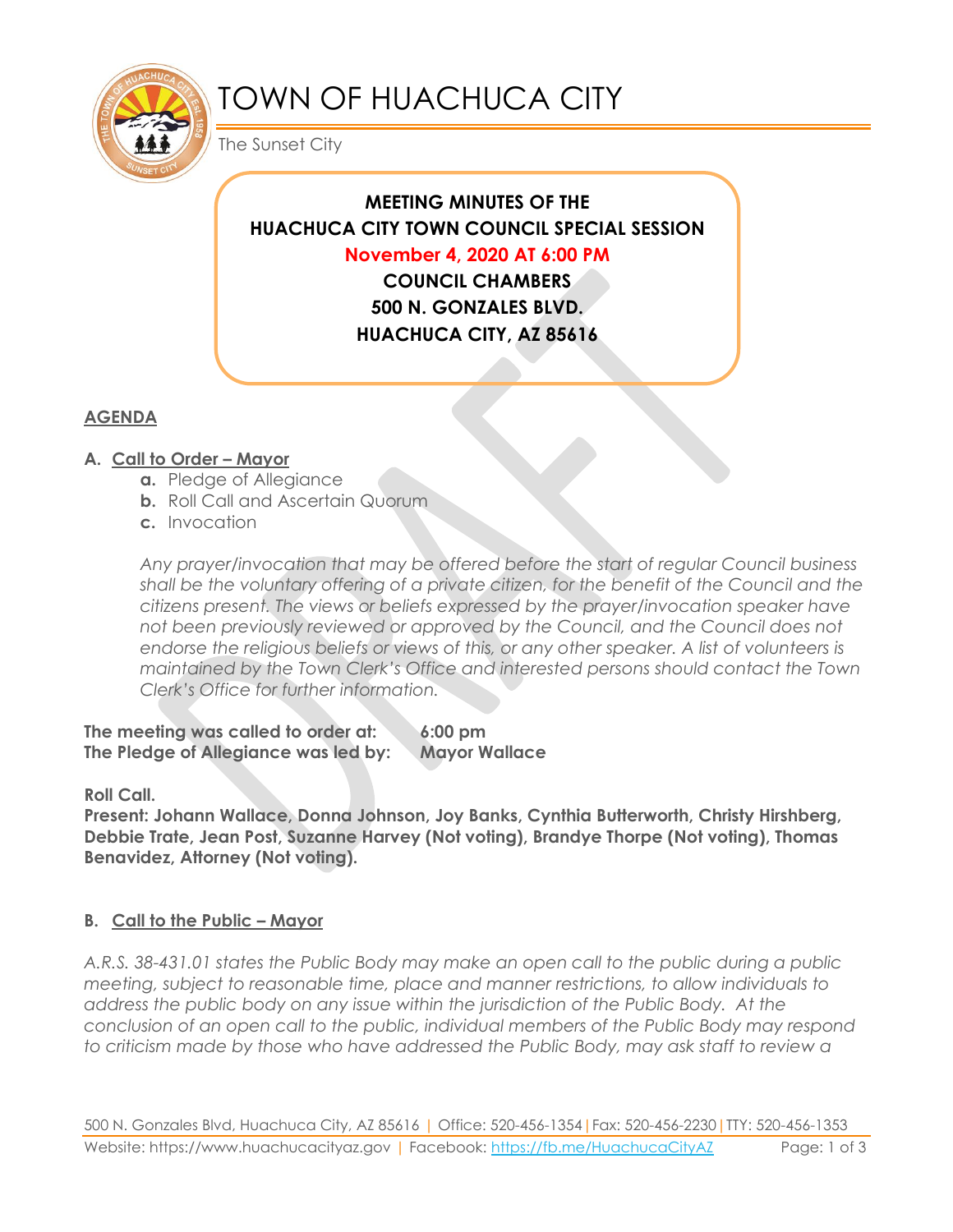*matter or may ask that a matter be put on a future agenda. However, members of the Public Body shall not discuss or take legal action on matters raised during an open call to the public unless the matters are properly noticed for discussion and legal action.*

#### **C. New Business Before Council - Mayor**

*Public comment will be taken at the beginning of each agenda item, after the subject has been announced by the Mayor and explained by staff. Any citizen, who wishes, may speak one time for five minutes on each agenda item before or after Council discussion. Questions from Council Members, however, may be directed to staff or a member of the public through the Mayor at any time.* 

**C.1 Discussion and/or Action [Mayor Wallace]:** The Council might vote to convene in executive [closed] session, pursuant to A.R.S. 38-431.03(A)(1), to interview applicants and discuss hiring a new Town Manager. Following the executive session, the Council might reconvene in public session to hire a new Town Manager or direct staff concerning further interviews and or recruitment activity.

**Motion:** , **Action:** Open for Discussion and/or Action, **Moved by** Johann Wallace, **Seconded by** Donna Johnson.

Mayor Wallace: I do see we have two applicants. The first one will be Ms. Suzanne Harvey.

**Motion: 6:02pm** , **Action:** Enter Executive Session, **Moved by** Johann Wallace, **Seconded by** Donna Johnson. Motion passed unanimously.

**Motion: 6:57pm** , **Action:** Close Executive Session and Open back up to Public, **Moved by** Johann Wallace, **Seconded by** Christy Hirshberg. Motion passed unanimously.

Mayor Wallace: Both of you candidates, I appreciate you taking the time to sit with us. We do have another interview that we still have to conduct tomorrow so we will not be making a decision tonight. Thank you very much.

#### **D. Adjournment**

**Motion:** , **Action:** Adjourn, **Moved by** Johann Wallace, **Seconded by** Christy Hirshberg. Motion passed unanimously.

#### **Meeting Adjourned: 6:58 pm**

Approved by Mayor Johann R. Wallace on November 19, 2020.